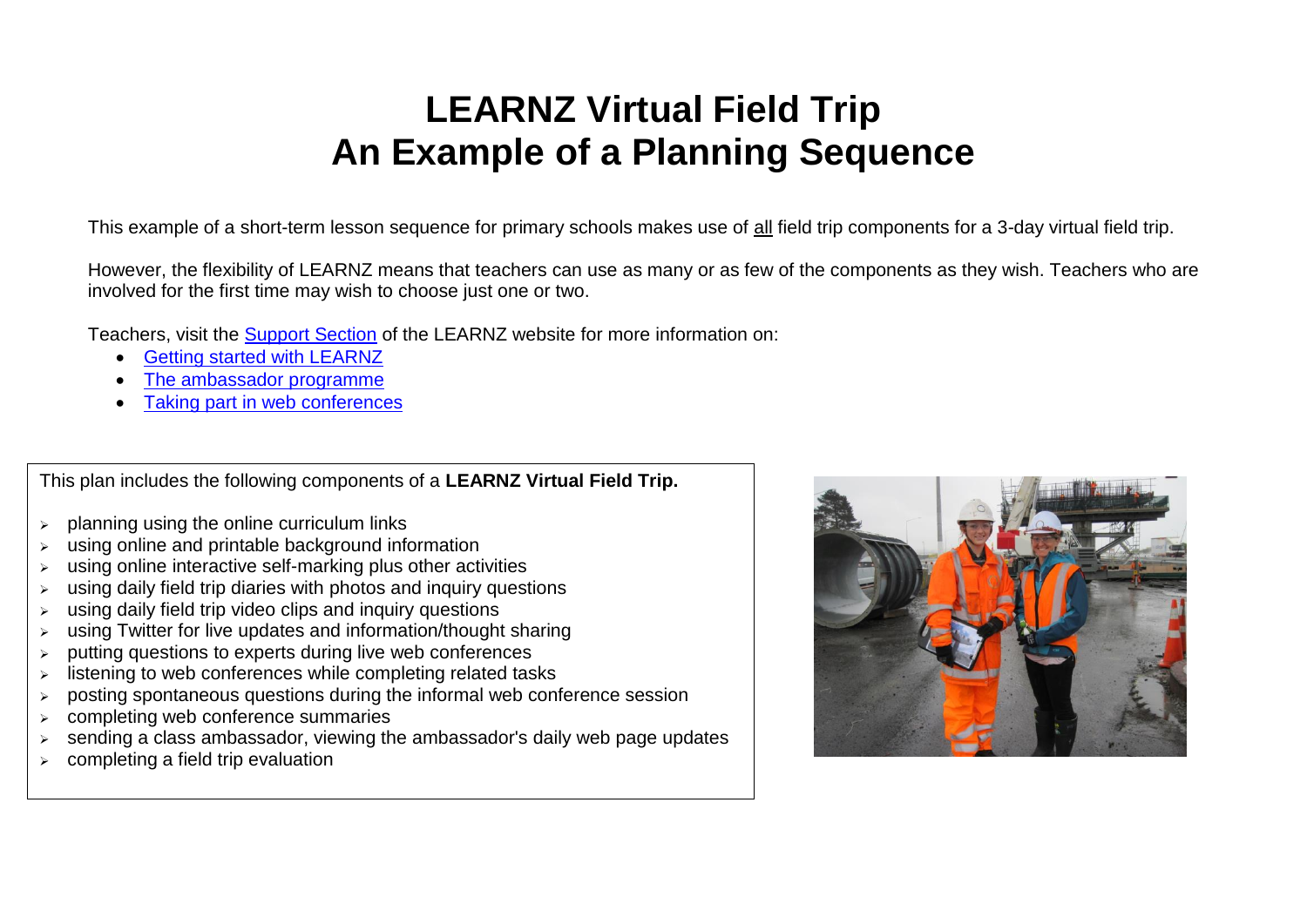| <b>An Example of a Planning Sequence</b>                                                                                      |                                                                                                                                                               |                                                                                                                                                                               |                                                                                                                                                                                                                               |                                                                                                                                                                                                                                                  |                                                         |                                                                                                                                                                                                                                                                       |                                                                                                                                                                                                                                          |                                                                                                                                                                                                                                                                                                        |                                                                                                                                           |        |  |  |
|-------------------------------------------------------------------------------------------------------------------------------|---------------------------------------------------------------------------------------------------------------------------------------------------------------|-------------------------------------------------------------------------------------------------------------------------------------------------------------------------------|-------------------------------------------------------------------------------------------------------------------------------------------------------------------------------------------------------------------------------|--------------------------------------------------------------------------------------------------------------------------------------------------------------------------------------------------------------------------------------------------|---------------------------------------------------------|-----------------------------------------------------------------------------------------------------------------------------------------------------------------------------------------------------------------------------------------------------------------------|------------------------------------------------------------------------------------------------------------------------------------------------------------------------------------------------------------------------------------------|--------------------------------------------------------------------------------------------------------------------------------------------------------------------------------------------------------------------------------------------------------------------------------------------------------|-------------------------------------------------------------------------------------------------------------------------------------------|--------|--|--|
| <b>Timeline</b>                                                                                                               | 6 weeks before<br>field trip                                                                                                                                  | 4 weeks<br>prior                                                                                                                                                              | 2 weeks prior                                                                                                                                                                                                                 | <b>Thursday</b>                                                                                                                                                                                                                                  | Friday                                                  | The week prior<br><b>Monday</b>                                                                                                                                                                                                                                       | <b>Tuesday</b>                                                                                                                                                                                                                           | Wednesday                                                                                                                                                                                                                                                                                              | <b>Thursday</b>                                                                                                                           | Friday |  |  |
| <b>Suggested</b><br>teacher and<br>classroom<br>activities                                                                    | Decide to take a<br>virtual field<br>trip. Register<br>with LEARNZ<br>Log onto<br><b>MyLEARNZ</b><br>and enrol<br>$class(es)$ in<br>selected field<br>trip(s) | Plan the field<br>trip to fit<br>with class.<br>term and<br>year plan.<br>Select AOs.<br>Send class<br>login home<br>with students<br>so parents<br>can follow<br>field trip. | Plan field trip (3-4<br>weeks) into your<br>daily timetable<br>Select background<br>pages and<br>activities for<br>class/group<br>sessions.<br>Plan to ask<br>questions in web<br>conferences.<br>Plan to listen to<br>others | Set scene with<br>class - "Let's go on<br>a field trip to<br>What might we<br>see, what could we<br>find out? "<br>Introduce field trip<br>location and<br>themes, guests,<br>website material.<br>Create field trip<br>display in<br>classroom. | Develop questions<br>about the web<br>conference topics | Read about the<br><b>LEARNZ</b> field<br>trip teacher's<br>ambassador.<br>Select class<br>ambassador to<br>send on trip.<br>Write up summary<br>of ambassador's<br>life plus hopes and<br>dreams for field<br>trip.<br>"FAT" questions to ask in your web conference. | Develop and find<br>answers for questions<br>about web conference<br>topic<br>Add ambassador photo<br>to field trip display in<br>your classroom.<br>During brainstorming, keep a chart of unanswered questions. Summarise later to form | Class prepares short<br>assembly item to share<br>with team, school or<br>principal about their<br>adventures next week.<br>Teacher checks web<br>conference equipment.<br>tests connection into the<br>LEARNZ meeting room,<br>organise a test with the<br>LEARNZ team to check<br>sound quality etc. | Present short<br>assembly item.<br>Call another school<br>or a parent and<br>have class practise<br>asking questions                      |        |  |  |
| <b>Teacher</b><br>contact with<br><b>LEARNZ</b><br>team                                                                       | Join <b>LEARNZ</b><br>group on VLN<br>for this field<br>trip, and get<br>ideas from<br>other teachers.                                                        | <b>Receive</b><br>newsletter #1                                                                                                                                               | <b>Receive</b> newsletter #2<br>Send email to book in to web conferences including date, time<br>NB: ONLY speaking schools need to book, as they ask<br>questions live.                                                       |                                                                                                                                                                                                                                                  |                                                         | details from class discussion<br>Receive ambassador confirmation email.<br><b>LEARNZ</b> Teacher in a personal email.                                                                                                                                                 | Sign-up class ambassador online, include<br>Post ambassador to address supplied by                                                                                                                                                       | Email 10 "fat" questions for each web conference<br>topic to shelley.hersey@core-ed.org                                                                                                                                                                                                                | <b>Receive</b> newsletter<br>#3.<br>Receive confirmed<br>web conference<br>questions to ask.<br>Receive email -<br>ambassador<br>arrived. |        |  |  |
| Online<br><b>Material</b><br>available                                                                                        | Complete<br><b>Registration &amp;</b><br>Enrolment.<br>Review field<br>trip Summary.                                                                          | <b>Web Site</b><br>goes live.<br>Standard and<br>easy<br>background<br>pages.                                                                                                 | Web conference<br>timetable<br>confirmed, expert<br>profiles, locations.                                                                                                                                                      | Field trip website                                                                                                                                                                                                                               |                                                         | <b>Class ambassador</b> pages                                                                                                                                                                                                                                         |                                                                                                                                                                                                                                          |                                                                                                                                                                                                                                                                                                        | Web conference<br>questions online                                                                                                        |        |  |  |
|                                                                                                                               |                                                                                                                                                               | Check home page of field trip for daily additions to the site                                                                                                                 |                                                                                                                                                                                                                               |                                                                                                                                                                                                                                                  |                                                         |                                                                                                                                                                                                                                                                       |                                                                                                                                                                                                                                          |                                                                                                                                                                                                                                                                                                        |                                                                                                                                           |        |  |  |
| The LEARNZ Team is available for support, audioconference practise and general inquiries.<br>Email shelley.hersey@core-ed.org |                                                                                                                                                               |                                                                                                                                                                               |                                                                                                                                                                                                                               |                                                                                                                                                                                                                                                  |                                                         |                                                                                                                                                                                                                                                                       |                                                                                                                                                                                                                                          |                                                                                                                                                                                                                                                                                                        |                                                                                                                                           |        |  |  |